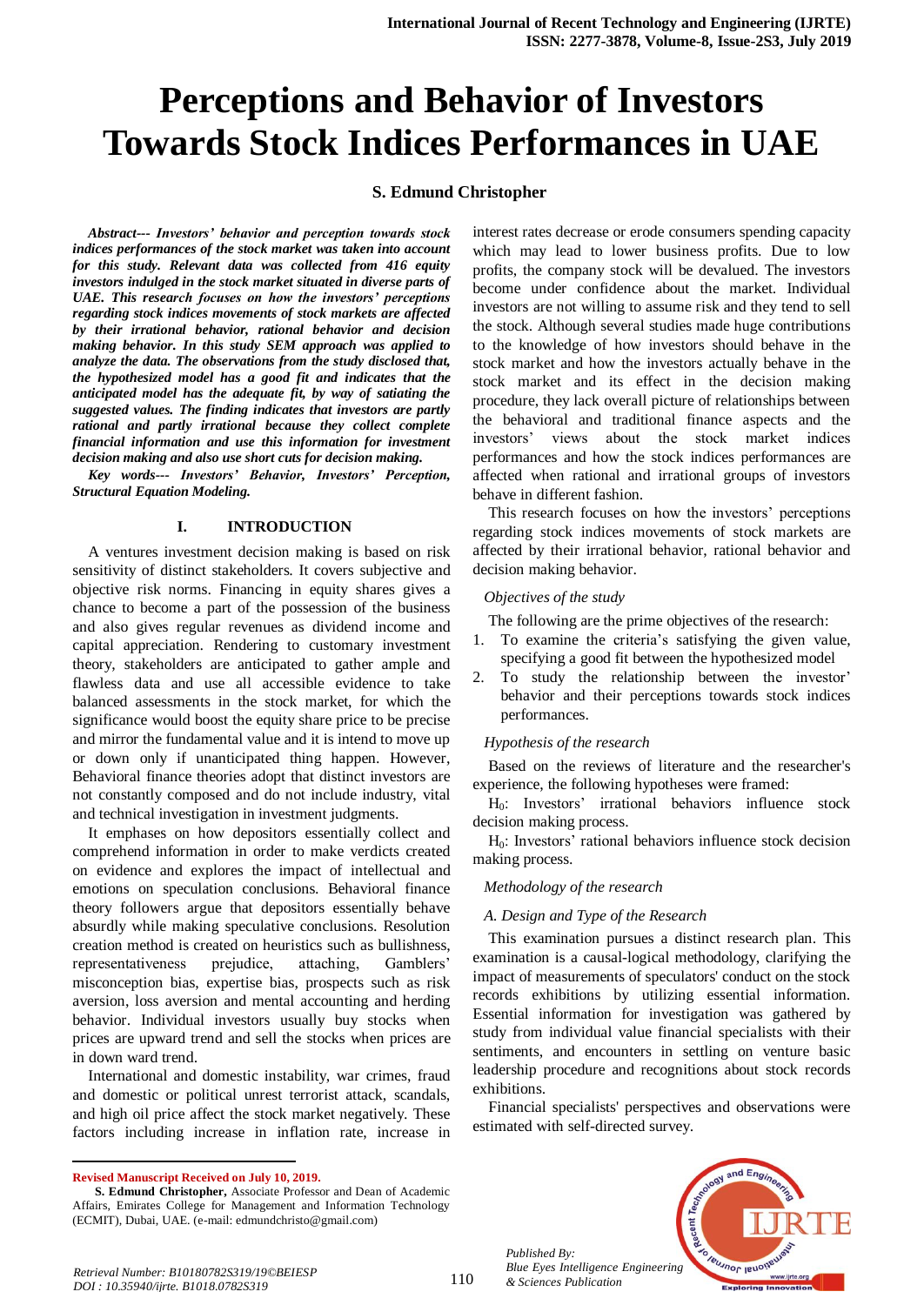Five point scale with the score 5 showing emphatically concur and the score 1 demonstrating unequivocally differ was utilized to quantify financial specialists silly conduct, stock basic leadership procedure, and observations towards stock files exhibitions.

The same five point scale indicating 1 least influence and 5 most significantly influence was used to measure investors rational behavior. The primary data and secondary data were used for the study. The unit of analysis is the individual stock investors who invested in the stock market.

*B. The populace comprises of individual financial specialists who put resources into the UAE Stock market. In light of pilot examine, test estimate is resolved.* 

Test estimate  $n = (ZS/E)2$ 

Where,

 $Z =$  the institutionalized esteem that relates to the certainty dimension of  $95\% = 1.96$ .

 $S =$  Sample SD from Pilot investigation of 50 Sample  $=$ 0.52

 $E =$  Acceptable Error = 5% = 0.05.

Therefore the Sample measure  $=(1.96*0.52/0.05)2$ 

 $= 415.51$ 

 $= 416$ 

Out of the 500 questionnaires distributed, only 425 fully completed questionnaires were collected which amounted to 85% of the response rate. Out of 425 fully completed questionnaires 416 questionnaires were used for analysis. Convenience sampling technique was used to collect the samples.

Technique of Analysis

The accessible information were inspected and analyzed with the Structural Equation Model (SEM) with the AMOS program to test speculations 1 through 6 of this strategy is fitting when used to portray the connection between financial exchange records and measurements of speculators conduct through the Structural condition show investigation of way.

# **II. DATA ANALYSIS, RESULTS AND DISCUSSION**

## *A. Test of Reliability*

Cronbach alpha dependability test was utilized to analyse the unwavering quality of the instrument utilized for essential information gathering. Cronbach alpha estimates the unwavering quality of the divergent classes and comprises of appraisals for how much variety in scores of various factors is because of shot.

A coefficient is more prominent than or equivalent to 0.60 acknowledged and a decent sign of build unwavering quality. The example measure picked for the unwavering quality test was 50. It has the estimation of 0.60 or more. The general hugeness dimension of Cronbach's alpha turned out to be 0.884.

In this manner unwavering quality is 88.4% and the instrument was dependable to be utilized further in the examination. It infers the examination factors were solid (Hair et al 2010). The Results of testing dependability of the investigation factors are appeared table 1

| <b>Table 1: Results of Reliability Analysis For Dimensions</b> |  |  |
|----------------------------------------------------------------|--|--|
| Of Behavior And Perceptions Of Investors.                      |  |  |

| д.                                      |            |            |
|-----------------------------------------|------------|------------|
| Dimensions                              | of<br>No   | Cronbach's |
|                                         | attributes | Alpha      |
| Individual investors profile            |            | 0.637      |
|                                         |            |            |
| Irrational behavioral factors           | 22         | 0.754      |
| influencing investment decisions        |            |            |
| Rational factors influencing            | 40         | 0.901      |
| investment decisions                    |            |            |
| Individual Equity investors' decision   | 4          | 0.600      |
| making process                          |            |            |
| Perceptions of determinants of stock    | 9          | 0.690      |
| indices performance                     |            |            |
| Overall reliability analysis for factor | 59         | 0.884      |
| influencing Individual Equity           |            |            |
| investors behavior and Stock indices    |            |            |
| performances                            |            |            |

# *B. Structural equation modeling approach (SEM)*

SEM is a factual displaying method that consolidates a few measurable strategies to create a lot of connections between at least one clear free factors are accessible, so does it might be either proceeds or discrete in structure and at least one ward factors that could be inspected (Hair et al., 2006).

It is seen that the main role of utilizing the SEM is to clarify the example of entomb related reliance relationship simultaneously that are observed to be between a lot of inert factors which can estimate by at least one watched factors.

So as to perceive the conjectured model for the given example information, the quantity of Goodness of Fit (GOF) lists, for example, the Goodness-of-fit record (GFI), the Adjusted Goodness-of-fit list (AGFI), the Comparative Fit Index (CFI), the Nor drug Fit Index (NFI), the Root Mean Square Residuals (RMR), and the Root Mean Square Error of Approximation (RMSEA), The fundamental target of supreme fit lists is to decide how well a foreseen model fit the example information (McDonald and Ho, 2002).

# *C. Goodness-of- fit assessment*

SEM was utilized to examine the bent of the model focused upon the got tests.

As recommended by Anderson and Gerbing (1988), estimation model to test the reliability and levelheadedness of the overview instrument was broke down first and by utilizing AMOS-V18 the basic model has been analyzed. For the assurance of testing the model fit invalid speculation and elective theory are planned.

# *D. Model fit Hypothesis*

*Published By:*

*& Sciences Publication* 

*Null hypothesis*  $(H_0)$ : There is good fit among hypothesized model and the collected figures.

Alternate hypothesis (H<sub>1</sub>): There is no good fit among hypothesized model and the collected statistics.

Table 2 shows the approximations of the model fit indices from AMOS structural modeling.

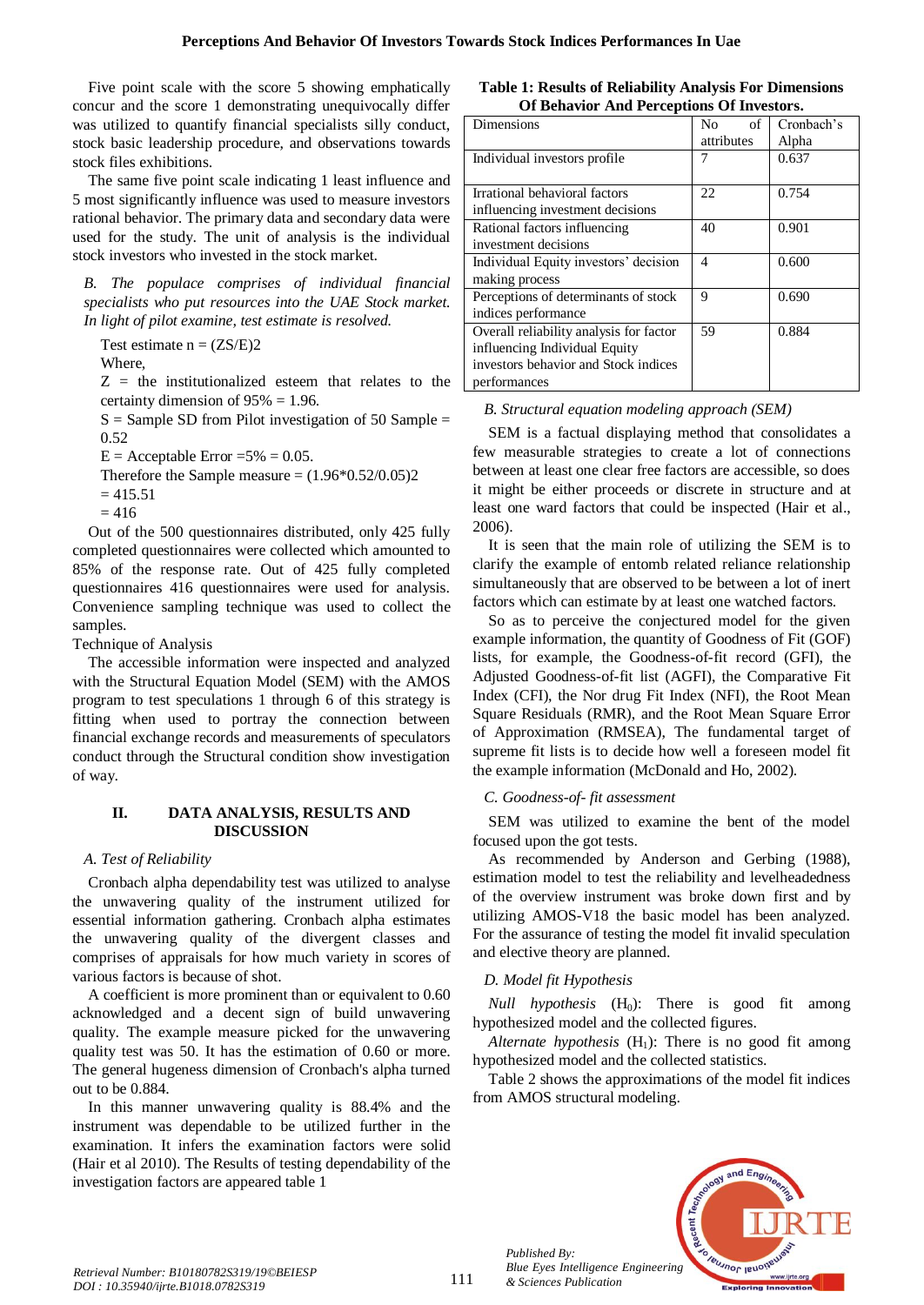| Table 2. Goodhess-Of-The Higes Of Behl |                          |                                    |             |  |  |  |  |
|----------------------------------------|--------------------------|------------------------------------|-------------|--|--|--|--|
| Criteria                               | Calculation<br>Suggested |                                    | Description |  |  |  |  |
|                                        | Results                  | Value                              |             |  |  |  |  |
| Chi-Square $(X^2)$<br>Value (DF 31)    | 42.179                   |                                    |             |  |  |  |  |
| $Chi-$<br>square/degrees of<br>freedom | 1.361                    | $\leq$ 5.00 (Hair et<br>al., 1998) | Good        |  |  |  |  |
| P. value                               | 0.087                    | $>0.05$ (Hair et<br>al., 1998)     | Good        |  |  |  |  |
| GFI                                    | 0.939                    | $>0.90$ (Hair et<br>al. 2006)      | Good        |  |  |  |  |
| <b>AGFI</b>                            | 0.902                    | $>0.90$ (Daire et<br>al., 2008)    | Good        |  |  |  |  |
| <b>CFI</b>                             | 0.974                    | $> 0.90$ (Hu and<br>Bentler, 1999) | Good        |  |  |  |  |
| NFI                                    | 0.976                    | $>0.90$ (Gerbing<br>et al, 1992)   | Good        |  |  |  |  |
| <b>RMR</b>                             | 0.077                    | $< 0.08$ (Hair et<br>al. 2006)     | Good        |  |  |  |  |
| <b>RMSEA</b>                           | 0.036                    | $< 0.08$ (Hair et<br>al. 2006)     | Good        |  |  |  |  |

Since the criteria fit are satisfying all the suggested values, Null hypothesis is accepted. It indicates that this proposed model is suitable for further analysis.

#### *E. SEM Assessment*

In the Structural model, the connection between the exogenous and endogenous factors is displayed by utilizing a single direction impact relationship. By applying AMOS - V 18 all parameters were evaluated once more. Those parameters included way co productive among exogenous and endogenous factors, changes of the dormant factors, stacking co effective, mistake fluctuations/co differences for the deliberate factors as appeared in Figure 1.

The Observed variables used in the structural equation model are endogenous variables, Heuristic, Prospect, Herding, Personal and Financial needs, Firm Image, Accounting and Financial Information, Neutral Information, Advocate Recommendation, Decision making process and Stock Indices Performance

Unobserved, exogenous variables are Investors' Irrational behavior, Investors' Rational behavior, e1: Error term for Heuristic, e2: error term for Prospect, e3: error term for Herding, e4: error term for Personal and Financial needs, e5: error term for Firm Image, e6: error term for Accounting and Financial Information, e7: error term for Neutral Information, e8: error term for Advocate Recommendation, e9: error term for Decision making process, e10: error term for Stock Indices Performance.

Hence numbers of variable in the SEM are

| Number of variables in this model | 22                   |
|-----------------------------------|----------------------|
| Number of observed variables      | 10                   |
| Number of unobserved variables    | 12                   |
| $\mathbf{v}$                      | $\ddot{\phantom{1}}$ |

- Number of exogenous variables 12
- Number of endogenous variables 10



**Fig. 1: SEM on Stock indices performance**

*Operational Definitions and Measurement of the Variables*

## *F. Irrational behavior*

Irrational investors are the people who are trying to make good investment decisions but make predictable mistakes in investment decision making. Irrational investor behavior is defined as using shortcuts for collection and analysis of information before buying and selling of equity shares without doing fundamental analysis. This is measured by Researchers as developed from (Le PhuocLuong et al, 2011) Investors' irrational behavior is determined by three latent variables and 17 statements of 9 measured variables as follows.

- 1. Heuristic consists of five indicators, i.e. over confidence, Representativeness, Anchoring, Gamblers' fallacy, Familiarity bias.
- 2. Prospect consist of three indicators, i.e. Risk aversion, Loss aversion, Mental accounting.
- 3. Herd behavior consist of other investors' decision of purchasing and selling, other investors' decision of the stock volume, other investors' decision on the type of stock, following reactions of changes of other investors' decision.

## *G. Rational behavior*

Rational investor behavior is defined as considering and analyzing all available economic, industry and company information before choosing the best alternatives from various investment alternatives available in the stock market and always seeking to maximize the expected utility. This is measured by Researchers as developed from Investors' rational behavior is determined by five latent variables and 31 measured variables as follows.

- 1. Personal and Financial needs consists of 8 variables
- 2. Firm- Images consists of 8 variables
- 3. Accounting and Financial information consists of 7 variables
- 4. Neutral information consist of 4 variables
- 5. Advocate Recommendation consists of 4 variables.



*Published By:*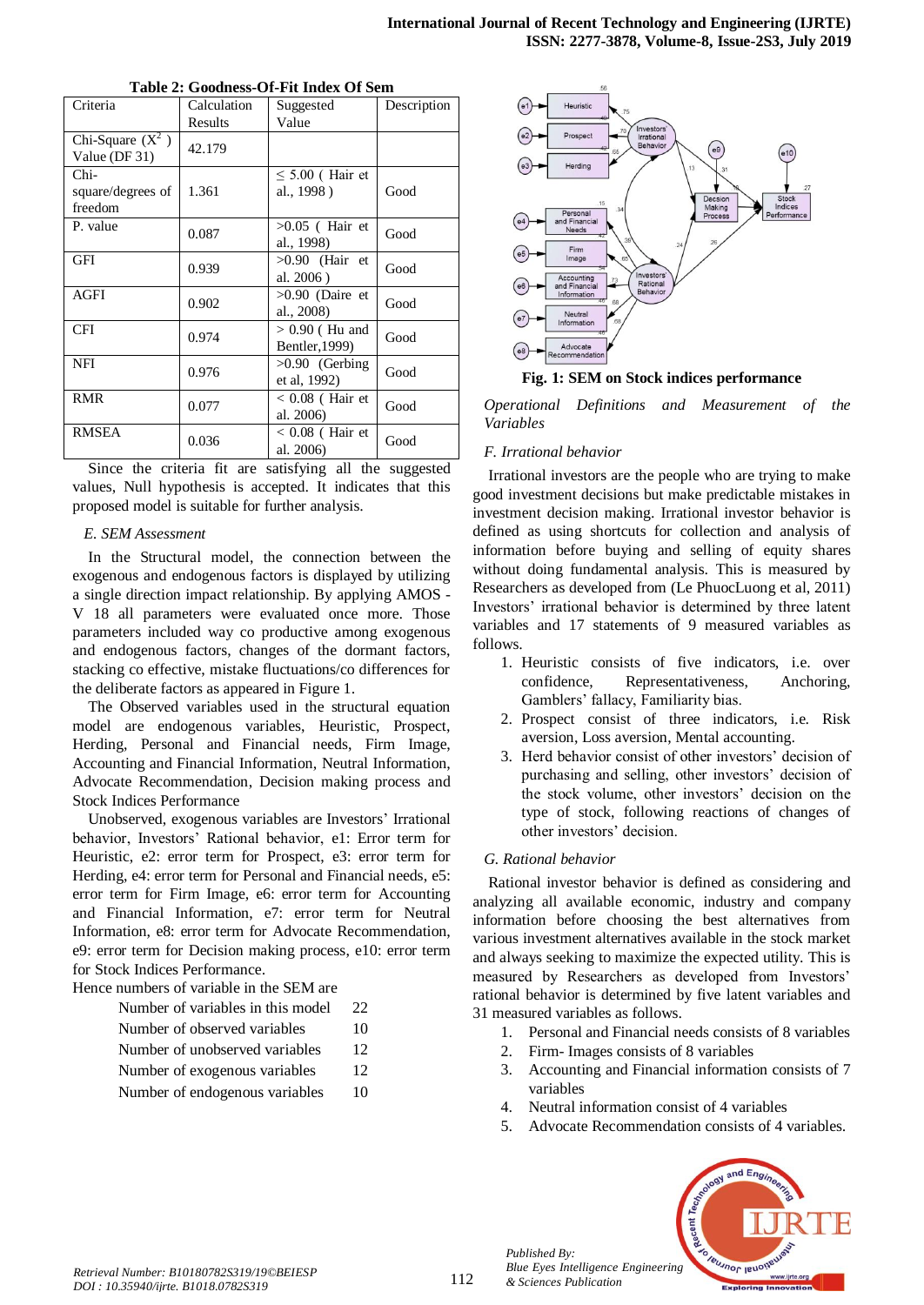#### *H. Decision Making Process*

It involves what they need or want, their awareness of various investment alternatives, their information- gathering activities, their evaluation of alternatives and their selection of best alternatives from various alternatives available to them**.** The measurement of decision making process from Salman A.Q et.al, (2012) was done using Likert scale. The scale ranges from 5, that indicates strongly agree and 1 that indicates strongly disagree.

#### *I. Stock indices Performances*

The general movement of the market is typically measured by stock indices representing the entire market. The most popular benchmark indices are S&P CNX Nifty Index and BSE- SENSEX. The instrument of perceptions towards stock indices performances was done using a Likert scale that measures the factors influencing stock indices performances in which that in score 5 indicates strongly agree and score 1 shows strongly disagree.

# *J. Hypothesis Testing*

The SEM Analysis shows that the test of hypotheses from H1 to H5. All the hypotheses are accepted because H2, H3, H4 and H5 are significant at 1% level and H1 is significant at 5% level. All these evidences are presented in Table 3.

Here the coefficient of financial specialists' unreasonable conduct on basic leadership process is 0.150 that signifies the fractional impact of speculators' nonsensical conduct on basic leadership process, holding extra factors as consistent. The normal positive sign signifies that such impact is certain that basic leadership procedure would flood by 0.150 for each unit heightening in speculators' unreasonable conduct and this coefficient esteem is pivotal at 5% level. The coefficient of speculators' balanced conduct on basic leadership process is 0.301 speaks to the incomplete impact of financial specialists' sane conduct on basic leadership process, holding the extra factors as steady. The assessed positive sign suggests that such impact is certain that basic leadership procedure would increment by 0.301 for each unit increment in financial specialists' levelheaded conduct and this coefficient esteem is huge at 1% level.

| Variables                    |                  | Unstandardized<br>co-efficient |       | Standardized | P value<br>t<br>value |       | Hypotheses   | Description    |     |
|------------------------------|------------------|--------------------------------|-------|--------------|-----------------------|-------|--------------|----------------|-----|
|                              |                  |                                |       | co-efficient |                       |       |              |                |     |
|                              |                  | B                              | S.E   | Beta         |                       |       |              |                |     |
| Decision                     |                  | Investors'                     |       |              |                       |       |              |                |     |
| making                       | $\leftarrow$ --- | Irrational                     | 0.150 | 0.069        | 0.131                 | 2.179 | $0.029*$     | H1             | Sig |
| process                      |                  | behavior                       |       |              |                       |       |              |                |     |
| Decision                     |                  | Investors'                     |       |              |                       |       |              |                |     |
| making                       | $\leftarrow$ --- | Rational                       | 0.301 | 0.074        | 0.244                 | 4.083 | $< 0.001$ ** | H2             | Sig |
| process                      |                  | behavior                       |       |              |                       |       |              |                |     |
|                              |                  | Investors'                     |       |              |                       |       |              |                |     |
| Stock Indices<br>Performance | $\leftarrow$ --- | Irrational                     | 0.535 | 0.102        | 0.308                 | 5.245 | $< 0.001**$  | H <sub>3</sub> | Sig |
|                              |                  | behavior                       |       |              |                       |       |              |                |     |
|                              |                  | Investors'                     |       |              |                       |       |              |                |     |
| Stock Indices<br>Performance | $\leftarrow$ --- | Rational                       | 0.489 | 0.107        | 0.260                 | 4.569 | $< 0.001$ ** | H4             | Sig |
|                              |                  | behavior                       |       |              |                       |       |              |                |     |
| Stock Indices<br>Performance |                  | Decision                       |       |              |                       |       |              |                |     |
|                              | $\leftarrow$ --- | making                         | 0.210 | 0.070        | 0.138                 | 2.988 | $0.003**$    | H <sub>5</sub> | Sig |
|                              |                  | process                        |       |              |                       |       |              |                |     |

| Table 3: Variables and Estimation of Structural Equation Model |  |
|----------------------------------------------------------------|--|
|                                                                |  |

The coefficient of investors' decision making process behavior on stock indices performances is 0.210 represents the partial effect of investors' decision making process behavior on stock indices performances holding the other variables as constant. The estimated positive sign implies that such effect is positive that stock indices performances would increase by 0.210 for every unit increase in investors' decision making process behavior and this coefficient value is significant at 1% level. The coefficient of irrational behavior on stock indices performance is 0.535 represents the partial effect of effect irrational behavior on stock indices performances, holding the other variables as constant. The estimated positive sign implies that such effect is positive that stock indices performances would increase by 0.535 for every unit increase in rational behavior and this coefficient value is significant at 1% level. The coefficient of rational behavior on stock indices performances is 0.489 represents the partial effect of rational behavior on stock indices performances holding the other variables as constant. The estimated positive sign implies that such effect

is positive that stock indices performances would increase by 0.489 for every unit increase in rational behavior and this coefficient value is significant at 1% level.

# **III. DISCUSSION**

## The findings of the researchare discussed below:

It concerns the influence of investors' irrational behavior on the decision making process. It indicates that the investors' irrational behavior positively influence the decision making behavior. It suggests that irrational behavioral factors can make the investors to change their belief or intention to buy, held for sale or sale the securities. The belief was based on the economical, financial and other information about the intrinsic value of share available in the stock market.



*Published By:*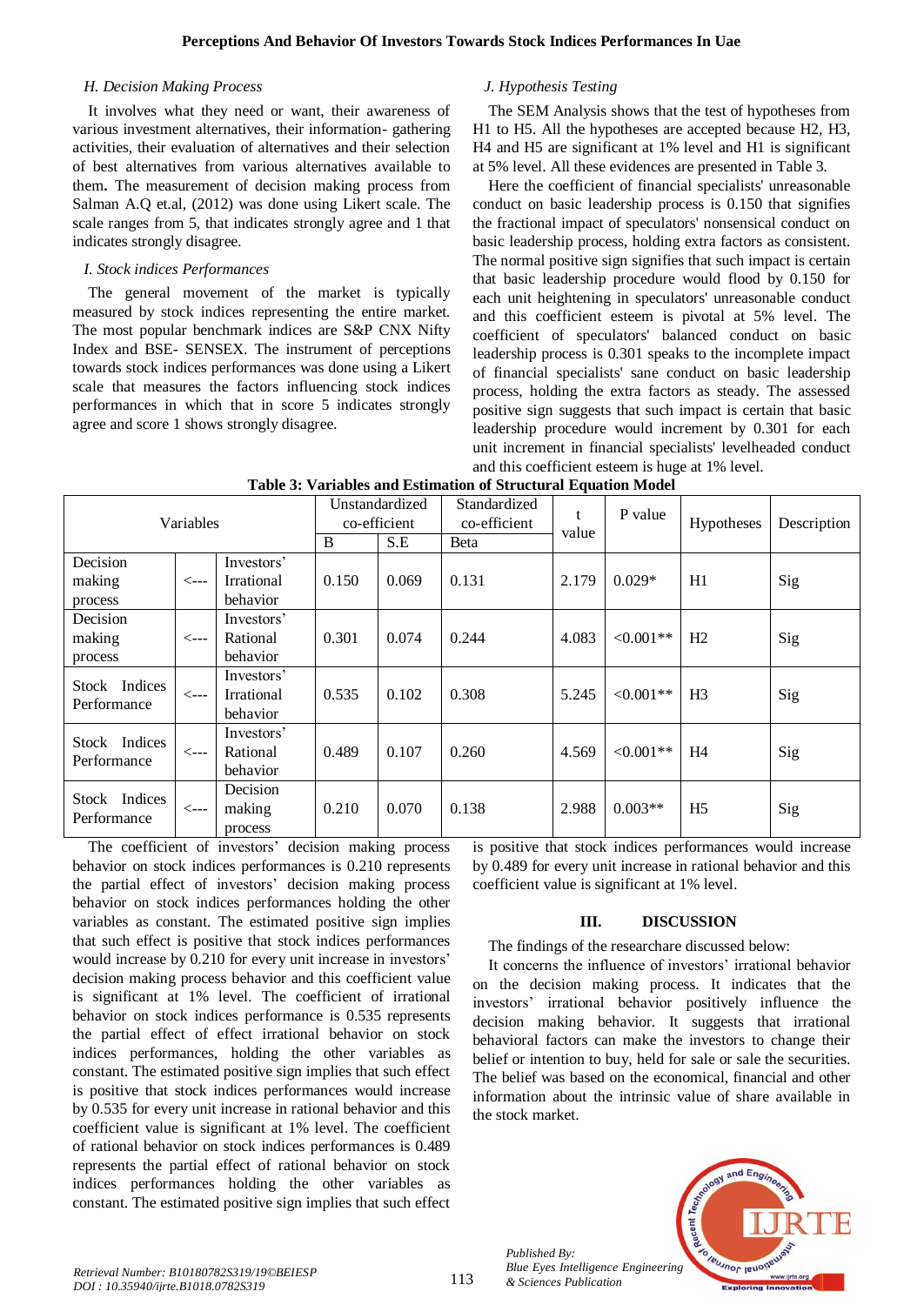At the time of publication of these information, the irrational investor do not read, examine, analyze and interpret information but they use short ways for making investment. These results of irrational behavior provide changes in the decision making process. From this evidence, Hypothesis 1 is strongly accepted.

It concerns the influence of investors' rational behavior on the decision making process. It indicates that the investors' rational behavior also positively influence the decision making process. It suggests that rational behavioral factors also can make the investors to change their belief or intension to buy, held for sale or sale of equity shares. The rational investor collects and analyzes the financial statements of the companies to take stock investment decisions in the stock market. Analyzing the financial and non financial information motivates the investor to change the investment decision. This rational behavior determines decision making behavior of investors to interpret and analyze the information. Therefore, as per the traditional finance, rational investor should critically analyze the financial and nonfinancial information to take investment decision based on intrinsic value of share. From this evidence, Hypothesis 2 is strongly accepted.

It also concerns the effect of Irrational behavior on perceptions towards stock indices performances. Test results indicate that irrational behavior positively affects the stock indices performances. It means that the irrational behavior has a significant effect on the performances of the Bench mark stock indices.

Dispositions towards stock files exhibitions can be certain on the grounds that it is shaped from the experience and information of the financial specialist just as the encounters of other people who can alter course because of impact of individuals, for example, companions, eyewitnesses and controllers. In the event that the conduct of the speculators towards stock records exhibitions is sure, while different financial specialists or their companions don't bolster his observation, at that point the speculators' recognition towards stock lists can change conflicting.

Therefore investors' irrational behavior affects stock indices performances. With this evidence, hypothesis 3 of the study was admitted and so irrational behavioral factors are really effective on performances of the Bench mark stock indices in Indian stock market.

The trial of Hypothesis 4 is identified with the impacts of speculators' sane conduct on recognitions about stock records exhibitions. It demonstrates that sound speculator conduct emphatically influences the stock lists exhibitions. Financial specialists' conviction depends on data accessible in the securities exchange. After the distribution of data just as fiscal reports and money related execution data contained in the budget summaries, speculators will turn out to be increasingly educated with budgetary exhibitions figures. Diverse financial specialists are getting distinctive data and their capacity to translate the data is likewise extraordinary. This conduct additionally can change the recognitions about stock lists exhibitions. With this proof, Hypothesis 4 is affirmed.

The test of Hypothesis 5 is dealt with the effect of decision making process on stock indices performances. The test result shows that Stock decision making process

positively affect the performances of the stock indices performances. It means that investors' decision making behavior can change the perceptions about stock indices performances. An individual investor's investment decisions would basically be in the form of two types of reasoning namely traditional finance and behavioral finance. These types of reasoning will be related to risk perception of individuals. Traditional finance would cover the objective risk criteria and Behavioral finance cover subjective risk criteria. These two criteria can change the perceptions about the stock indices performances. With this evidence, Hypothesis 5 is accepted.

# **IV. CONCLUSION**

The main purpose of the research was to observe how the various dimensions of investors' behavior such as investors' rational behavior, irrational behavior and their stock decision making behavior affect perceptions towards bench mark stock indices performances, i.e. BSE-SENSEX and NSE-Nifty. The results of the study proved that investors' behavior have positive effects on stock indices performances. Furthermore it is also proved that there is a strong positive relationship between investor behavior and perceptions towards stock indices performances. The finding indicates that investors are partly rational and partly irrational because they collect complete financial information and use this information for investment decision making and also use short cuts for decision making.

It is suggested here that once investors' behavior improved, the stock indices performances will also go high. The stock brokers, Professionals, asset managers and investors can apply the results of this paper for selecting proper investment strategies making safety and optimal return investments in the stock market. Therefore investors' behavior should be improved by controlling emotions and psychological biases.

# **REFERENCES**

- 1. Anderson, J. C., &Gerbing, D. W. (1988). Auxiliary condition displaying by and by: A survey and suggested two-advance methodology. Mental release, 103(3), 411.
- Bentler, P. M., &Bonett, D. G. (1980). Significance tests and decency of fit in the investigation of covariance structures. Psychological notice, 88(3), 588.
- 3. McDonald, R. P., and Ho, M. H. R. (2002). Standards and practice in detailing auxiliary condition examinations. Mental strategies, 7(1), 64.
- 4. PhuocLuong, L., &Thi Thu Ha, D. (2011). Conduct factors impacting singular speculators' basic leadership and execution.: An overview at the Ho Chi Minh Stock Exchange.
- 5. Badri, A.(2009). Learning of Behavioral Finance and Asset Management. Tehran: Kayhan Publishing Company. 50-69.
- 6. Bidgoli, G h., Shahiari, S. (2007). A review and social mass testing of financial specialists utilizing deviations of stock comes back from market yields at the Tehran Stock Exchange from 2001 to 2005. Bookkeeping and Audit Reviews, 49, 25-44.



*Published By:*